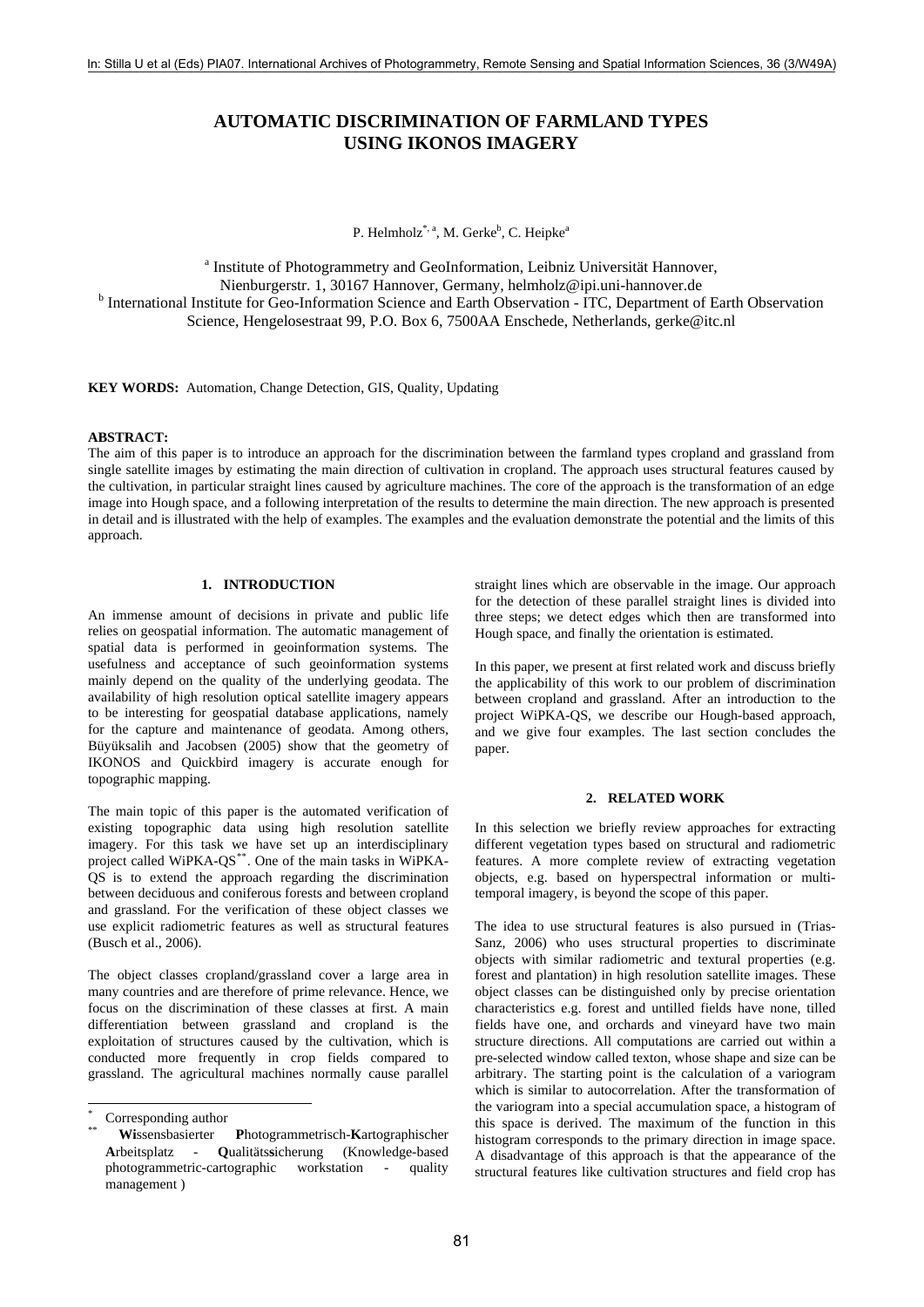to be homogeneous. This approach can be used to discriminate a large number of object classes by properly choosing the texton, but can yield wrong results if the texton parameters are selected inappropriately. In contrast, we focus on the discrimination of only two object classes (grassland and cropland).

Additional methods for the determination of structural features are the Fourier and Radon transformation. Chanussot et al. (2005) estimate the orientation of vineyard rows automatically using the Fourier spectrum of a pre-processed image and its Radon transformation. However, the authors apply their method to high resolution aerial data only, and furthermore, a very important assumption is a regular spacing between the rows. This assumption is usually satisfied for vineyards, but not necessarily for cropland. In cropland the distance between rows can vary from one field to the next, depending on the culture of vegetation, and the kind of machine which was used, and furthermore, the visibility of the structures in the image of one field.

A huge number of publications deals with various approaches of orientation estimation.. Le Pouliquen et al. (2002) use convolution masks for a scale-adaptive orientation estimation which is divided into a gradient based and valleyness operator. Compared to this approach, De Costa et al. (2002) use orientation difference histograms. The focus of the approach of De Costa et al. is not the quantitative estimation of the direction, instead only the existence of a direction is of interest. This idea is also sufficient to characterize cropland. However, both approaches were tested for synthetic images only.

Warner and Steinmaus (2005) identify orchards and vineyards in IKONOS panchromatic imagery. In this approach the classes are detected using autocorrelation. After the definition of a square kernel and the normalization of each pixel of this kernel the autocorrelation for the cardinal directions and both diagonals is determined. For each autocorrelation calculation (called autocorrelogram) each pixel is analyzed separately to identify orchards. An orchard pixel is detected if an orchard pattern is identified in more than one autocorrelogram centered on the same pixel. However, the trees have to be approximately equally spaced. Similar to the aforementioned approach of Chanussot et al. (2005) this assumption is usually not met in cropland.

<span id="page-1-2"></span><span id="page-1-1"></span>Radiometric features were used by Itzerott and Kaden (2006 and 2007) to discriminate between various farmland types. They analysed typical economic plants and grassland in the German federal state of Brandenburg. It was shown that grassland possesses a non-zero NDVI (**N**ormalised **D**ifference **V**egetation **I**ndex) in all seasons, whereas during the winter season several agricultural plants have a very low NDVI which is significantly different from the NDVI of grassland.

<span id="page-1-0"></span>The literature review shows that some work on the classification of farmland types using structural and radiometric features has been done. However, either the approaches rely on training samples or on precise knowledge on the structure or radiometric properties of the field class, i.e. they are modeldriven. For our approach we want to be independent of such conditions and therefore persue a more data-driven approach.

## **3. AUTOMATIC DISCRIMINATION OF FARMLAND TYPES**

## **3.1 Workflow of WiPKA-QS**

The aim of the project WiPKA-QS is the automated verification of the German topographic reference dataset ATKIS<sup>[\\*\\*](#page-1-0)\*</sup> or in general GIS. The main components of ATKIS are the object based digital landscape models (DLM) encompassing several resolutions with a geometric accuracy of up to  $+\sqrt{-3}$ m.

The core of the automated procedure is the knowledge-based image interpretation system GeoAIDA (Bückner et al., 2002). GeoAIDA uses a semantic network that represents the scene to be analyzed. First, in a top-down or so called model-driven step, the system searches for evidence for the object to be verified in the orthoimage. Evidence can be the existence of a main direction of cultivation. Thereby, the system focuses only on objects of interest. Afterwards, in the bottom-up or so called data-driven step, the system derives an acceptance or rejection decision assessing the evidence. Hence, discrepancies between objects and the image features can be detected. Is the verification of an object successful the system labels this object as accepted (green); otherwise the object is labelled as rejected (red). For the rejected objects, a final decision is made by a human operator. Further details of the system are available in (Busch et al, 2004) and furthermore in (Müller and Zaum, 2005), its workflow is sketched in [Figure 1.](#page-1-1)



Figure 1: Workflow WiPKA-QS

### **3.2 Strategy**

The underlying semantic model of the approach is shown in [Figure 2](#page-2-0). The first level of the semantic net describes the *Real World*: farmland can contain cropland and grassland, and furthermore cropland consists of untilled or tilled cropland. The second level *Geometry/Material* explains the geometrical and material characteristic of the objects. Finally, the *Imagery* level shows the characteristics which are visible in the image.

 $**$ \*\*\* **A**mtlich **t**opographisch-**k**artographisches **I**nformations**s**ystem (Authoritative Topographic Cartographic Information System)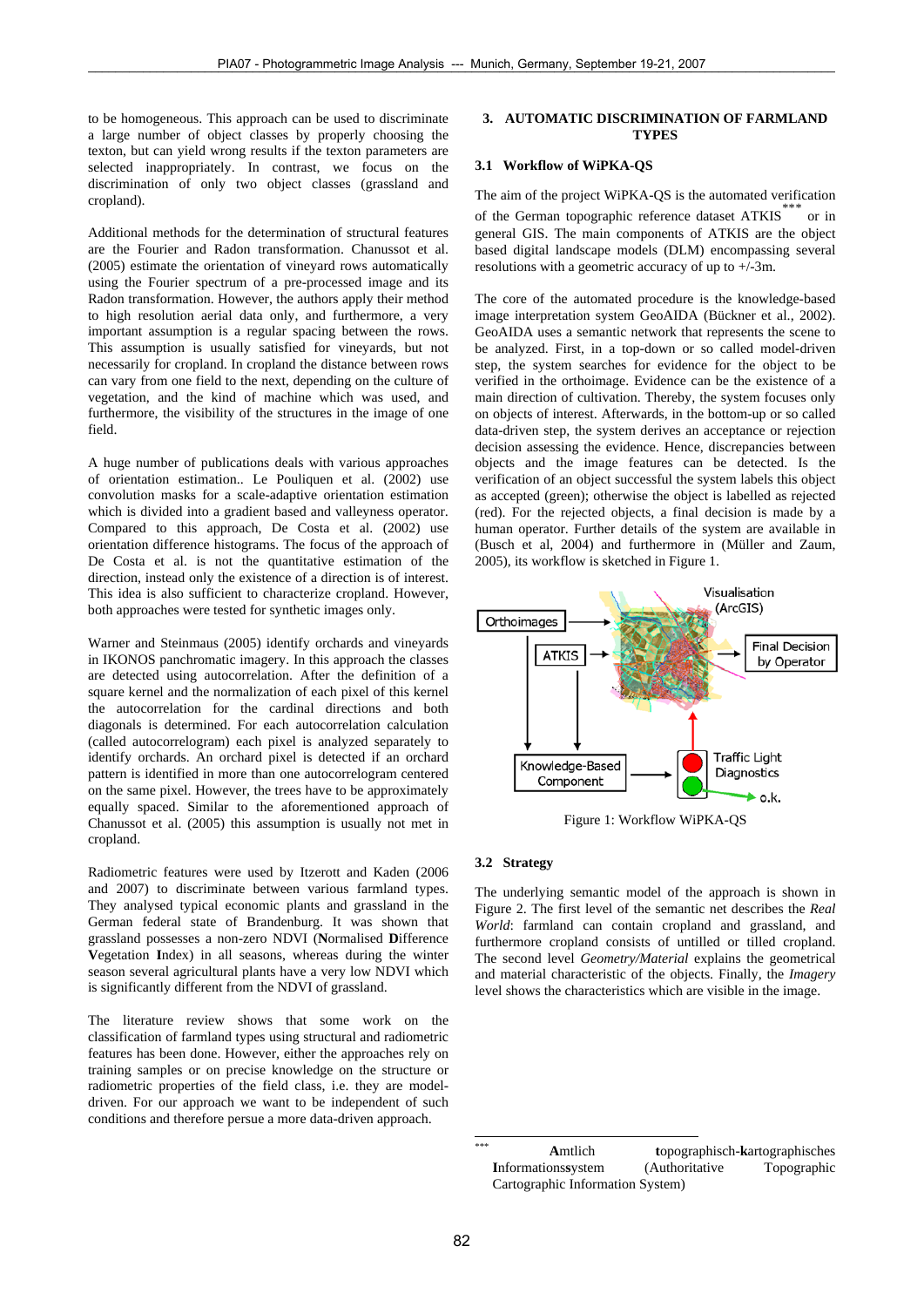

Figure 2: Knowledge Presentation using Semantic Net

<span id="page-2-0"></span>Untilled cropland shows no structural features, at least in the image resolution we are dealing with. The discrimination between untilled crop fields and grassland in which structural line features are not visible is achieved using radiometric features like in this case the NDVI. Untilled cropland has a low NDVI, whereas the NDVI of grassland is usually rather high. If we detect no vegetation, grassland can be ruled out (Itzerott and Kaden, 2006 and 2007).

<span id="page-2-2"></span>Furthermore, three issues must be considered. First, due to disturbances in the object border area, e.g. structures caused by turning agricultural machines, the approach is restricted to the interior object area. The reduction is done using simple erosion.

Second, in ATKIS or other GIS, inside one object the existence of more than one land cover class are tolerated if a size threshold is not exceeded. Furthermore, several objects of the same land cover type are permitted. For example, in an ATKIS object "cropland" the existence of a small area of grassland is allowed and it is possible that several crop fields with different cultivation directions are present. Therefore, a verification of one object is performed subdividing the objects into segments of radiometrically homogeneous regions, or alternatively, tiles as shown in [Figure 3](#page-2-1) before further processing. In the top-down step our approach searches for evidence for the existence of a main direction in each segment or tile. In the bottom-up step adjacent segments or tiles with the same main direction are merged, and subsequently, the object is assessed.



Figure 3. Schematic sketch for tiling a GISobject

<span id="page-2-3"></span><span id="page-2-1"></span>In this paper we focus on the image analysis step  $-$  the topdown step where we discriminate cropland and grassland using structural as well as radiometric features in one segment or tile.

#### **3.3 Approach to the estimation of structural features**

#### **3.3.1** Edge detection

We work with pansharpened four-channel (RGB and Near Infrared) images with a spatial resolution of 1m. An example of a cropland object is shown in [Figure 4](#page-2-2). Currently, we compute an average grey value for each pixel from the four channels (termed 'intensity channel' in the following).



Figure 4: Image of a cropland object represented in RGB

In a pre-processing step the images are enhanced such that the contrast is optimized and further an edge-preserving smoothing limits the impact of noise to edge extraction. Then, a preprocessing an edge image is computed using the Canny operator (Canny, 1986). Compared to other edge detection operators, the Canny operator permits a better detection of edges, especially under noise conditions (Sharifi et al., 2002). Due to the described pre- processing step only little attention needs to be paid to the trimming of parameters for the edge extraction. The edge image of the cropland object depicted in [Figure 4](#page-2-2) is shown on the left side of [Figure 5](#page-2-3).

An alternative to edge extraction would be to extract lines (bar egdes), e.g. using the sophisticated line extraction operator proposed by Steger (1998). However, not all structures in the field appear as lines with a distinct and constant width. Therefore, to extract edges is the more general approach here.

#### **3.3.2** Hough space

An analysis of the structure inside the field is carried out by transformation of the edge image (image space) to a proper accumulation space (Hough space). The line parameters in image space are the angle between the normal vector of the line and the x-axis  $(\phi)$ , the distance of the line from the origin (d). [Figure 5,](#page-2-3) right side, shows an illustration of a cropland object in image space and in Hough space.



Figure 5: Edge image (left) and its Hough space representation (right) of the cropland object shown in [Figure 4](#page-2-2)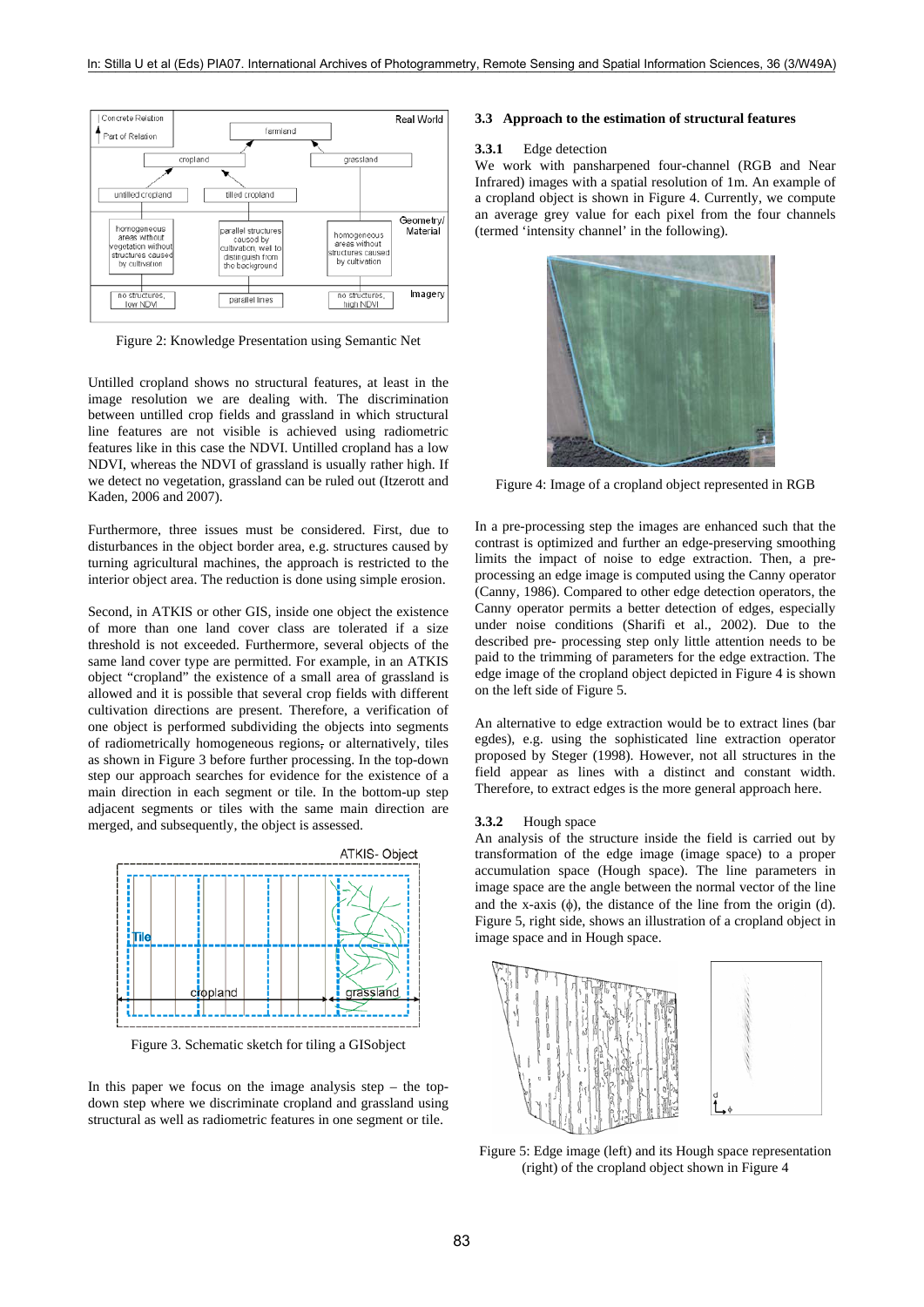Thus, parallel lines are mapped into points situated vertically above each other, assuming the φ-parameter is mapped to the horizontal axis in Hough space. Furthermore, if the space between lines in image space is constant, a periodicity of the point positions in Hough space is observable.

By extracting these points in the Hough image we focus on salient lines in image space. Points are extracted using the Förstner operator (Förstner and Gülch, 1987) and are called points of interest (POI).

#### **3.3.3** Orientation Estimation

In the next step, a histogram of the extracted points along the  $\phi$ axis in Hough space is derived. The histogram of the previous cropland object is shown in [Figure 6.](#page-3-0) The unit for  $\phi$  on the xaxis is grad, the y-axis shows the number of occurrences of the angles.



Figure 6: Histogram of angles in Hough Space of [Figure 5](#page-2-3) (right)

#### <span id="page-3-0"></span>**3.3.4** Assessment

<span id="page-3-1"></span>As a final step we investigate the in the histogram probable direction of cultivation by computing the largest peak in the histogram, and in addition the standard deviation  $\sigma$  for this peak. For cropland σ must lie below a pre-defined threshold t, whereas for grassland  $\sigma$  is assumed to le larger than t. In addition, a number of at least s lines with the same direction must have been detected. The parameters s and t are defined heuristically. In [Figure 6](#page-3-0)  $\sigma$  amounts to approximately 5grad and at least 5 lines with the same direction are detectable. Finally, the object depicted in [Figure 4](#page-2-2) is accepted as a cropland object.

#### **3.4 Examples and Evaluation**

The described approach was implemented and tested on a number of IKONOS images. Here, we show results obtained from a scene acquired on June-24m, 2003 in the area of Weiterstadt, Hessen. In addition, we present results from a scene close to Rostock, Mecklenburg- Vorpommern acquired on July-27, 2006.

<span id="page-3-2"></span>Examples of images, edge images, and derived histograms of ATKIS grassland and croplands objects are shown in [Figure 9](#page-5-0)- [Figure 11](#page-5-1). In the histogram of grassland of [Figure 9](#page-5-0) a significant edge direction is not detectable, and the object is accepted by the verification system.

The results presented in [Figure 10](#page-5-2) indicate that object can be accepted as cropland. Although, the edge image is not as clear as the one in [Figure 6](#page-3-0), a main direction can still be detected unambiguously.

In contrast to the preceding example, in [Figure 11](#page-5-1) a successful verification of the cropland object is not possible. The cultivation lines are not separable from the background as can also be seen in the edge image. In the histogram a significant peak can not be detected. The verification system rejects the object – a false negative decision.

For the second scene depicting an area close to Rostock the approach was tested on the whole image compared to the few shown examples of the scene Weiterstadt. An example of a cropland object in this scene is shown in [Figure 12.](#page-5-3) The peak of the main direction is at 12grad. The standard deviation is 3.6grad. In the histogram three peaks are visible. The first peak has the highest occurrence and is the main direction of cultivation. The second peak has an occurrence of less than five and lies below the threshold. This peak is noise in the image caused by disturbances, i.e. in this case the trees inside the field. The third peak is a part of the first one, appearing at approximately 200grad due to the periodicity of the edge direction.

The results of the scene Rostock are investigated using a confusion matrix [\(Figure 7\)](#page-3-1). The percentage of corresponding acceptance indicates the efficiency of the approach. There will also be undetected errors if objects which have been accepted by the automatic procedure, are rejected by the human operator. The percentage of undetected errors has to be as small as possible.

| Automatic      | Green      | Red                |
|----------------|------------|--------------------|
| Human Operator |            |                    |
| Green          | Efficiency | Interactive        |
|                |            | <b>Final Check</b> |
| Red            | Undetected | Interactive        |
|                | Errors     | Final Check        |

Figure 7: Confusion Matrix

In [Figure 8](#page-3-2) the confusion matrix for the scene Rostock is shown. At this scene 77 cropland objects are checked by a human operator and by our approach. Objects rejected by automatic system need to be checked by the human operator interactively. The threshold t for  $\sigma$  is 5grad, for s a value of 5 is chosen. As shown in [Figure 8](#page-3-2) the efficiency of our approach is around 55%, the false alarms are 31%. 11 objects (14%) which were wrong in the GIS are detected by the system automatically. Undetected errors are not present.

| Automatic<br>Human Operator | Green | Red |
|-----------------------------|-------|-----|
| Green                       | 55%   | 31% |
| Red                         |       |     |

Figure 8: Confusion Matrix of the scene Rostock

#### **3.5 Discussion**

The examples show the potential of the approach. In general the presented approach is rather robust, because given all the edge pixels we are only interested in two single value, namely the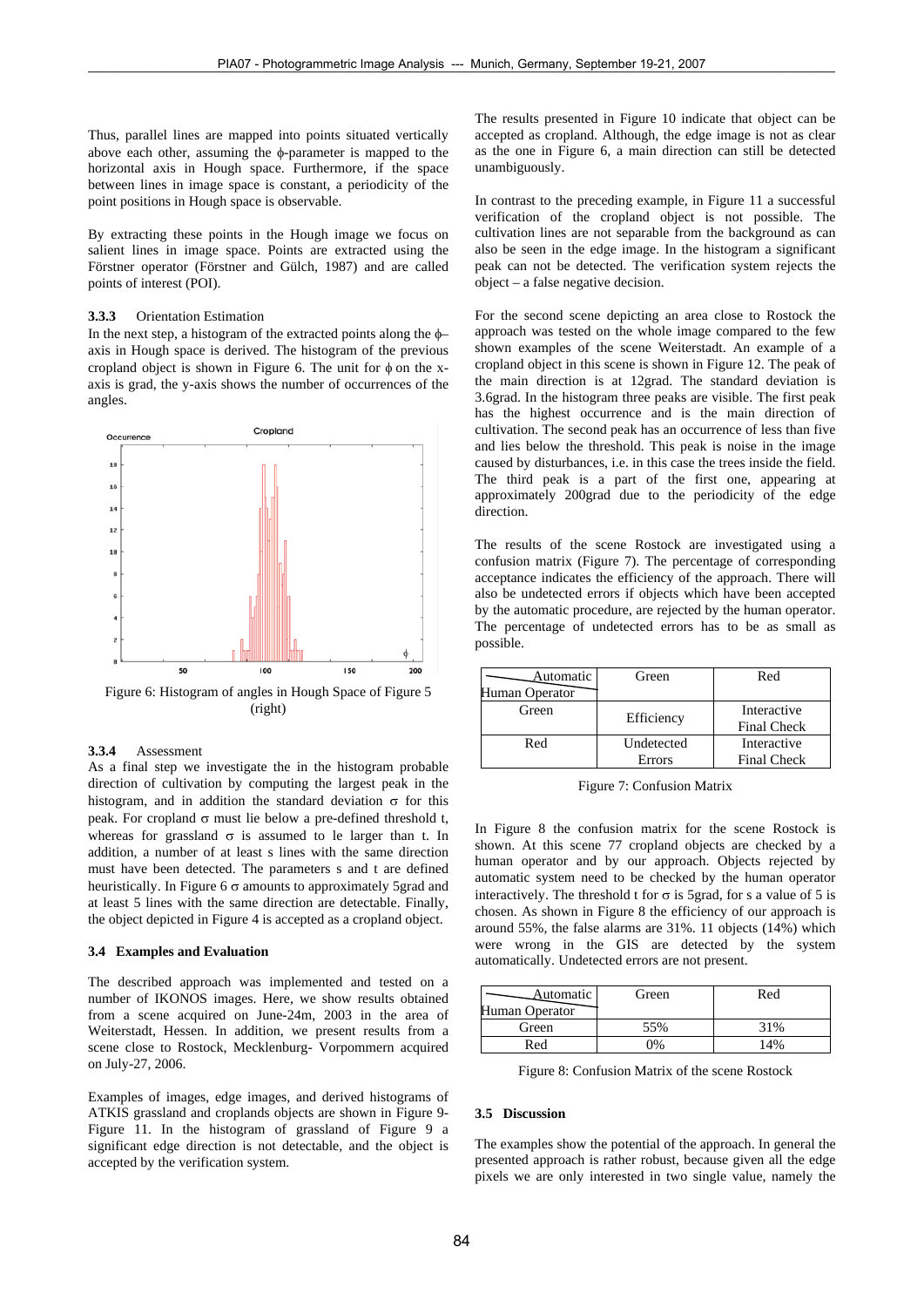number of occurrences in the highest peak of the angle histogram and its standard deviation. Therefore, gaps in the edge image have little influence on the determination of the main direction.

It should be noted that rather than transforming the edge image into Hough space followed by projection to the φ-axis, we could have derived the edge direction histogram directly from the edge image. However, the resulting histograms are much noisier, if no operation analogous to the POI selection in Hough space is carried out.

The whole strategy of this approach fails if

- line structures caused by cultivation are not observable (e.g. maize close to harvest, untilled crop fields)
- lines in crop fields are not straight respectively parallel to each other (e.g. on hillsides),
- grassland possesses parallel lines

Regarding the first point, we already described the verification of untilled cropland at the beginning in section [3.2](#page-1-2) using NDVI. The last two aforementioned cases are not very common in Germany. However, the influence of these problems is to be investigated, and if necessary the strategy is to be modified.

## **4. CONCLUSIONS**

We describe a strategy for the automatic discrimination of the farmland types grassland and cropland using IKONOS imagery by detecting parallel lines caused by cultivation.

Concentrating on the interior object area, first, we check the NDVI to rule out untilled fields. The core of the structure based approach is the detection of edges using the Canny operator. The edge image is then transformed into Hough space. After the determination of points of interest (POI) in Hough space, a histogram is calculated. This histogram represents the number of occurrences of POI depending on the angles. The assessment which land cover object is present is conducted by using a statistical interpretation of the histogram.

An advantage of our approach is the fact that periodic rows or a minimum distance between rows are not required. Furthermore, since we are using edge detection in contrast to texture a training of parameters is not necessary. Therefore, an intervention of a human operator is only necessary to check rejected objects. First results for cropland objects have shown the efficiency of our approach to be around 55%.

We conclude the paper with a brief outlook to the next steps which are the segmentation of fields and the definition of tiles in every GIS object. Additionally, a final assessment step of the respective GIS object in the bottom-up step by merging the results of every segment/ tile, and the results of other operators of WiPKA will be developed. In addition the approach will be tested on more scenes for cropland and grassland objects.

## **5. ACKNOWLEDGMENT**

This work is funded by the German Federal Agency for Cartography and Geodesy (BKG). We would like to thank also the anonymous reviewer for their valuable comments.

## **6. REFERENCES**

Busch, A., Gerke, M., Grünreich, D., Heipke, C., Helmholz, P., Liedtke, C. E.; Müller, S., 2006: Automated Verification of a Topographic Reference Dataset using IKONOS Imagery. In *IntArchPhRS, Band XXXVI/4,* Goa, 2006, pp. 134-139

Busch, A., Gerke, M., Grünreich, D., Heipke, C., Liedtke, C.- E., Müller, S., 2004. Automated verification of a topographic Reference dataset: system design and practical results. In: *International Archives of Photogrammetry & Remote Sensing*, Vol.XXXV, Part B2, pp.735–740.

Büyüksalih, G. and Jacobsen, K., 2005: Optimized geometric handling of high resolution space images. In *ASPRS annual convention, Baltimore*, 9p (on CD-ROM).

Bückner, J., Pahl, M., Stahlhut, O., Liedtke, C.-E., 2002: A knowledge-based system for context dependent evaluation of remote sensing data. In: L. J. v. Gool (ed.), *DAGM-Symposium*, Lecture Notes in Computer Science, Vol. 2449, Springer, Zurich, Switzerland, pp. 58–65.

Canny, J.F., 1986: A computational approach to edge detection. In *IEEE Trans. of Pattern Analysis and Machine Intelligence*, 8(6): pp 679-698

Chanussot, J., Bas, P., Bombrun, L., 2005: Airborne Remote Sensing of Vineyards for the Detection of Dead Vine Trees. In *Proc. IGARSS*, Seoul, Korea, Aug. 2005, pp. 3090- 3093

De Costa, J.P., Germain, C., Baylou, P., 2002: Orientation difference statistics for texture description. In *Proc. 16th Intl. Conf. on Pattern Recognition (ICPR 2002)*, Quèbec City, Quèbec, Canada, Aug. 2002, pp. 652- 655

Förstner, W. and Gülch, E., 1987: A Fast Operator for Detection and Precise Location of Distict Point, Corners and Centres of Circular Features. In *Proc. of the ISPRS Conference on Fast Processing of Photogrammetric Data*, Interlaken, June 1987, pp.281-305

Itzerott, S. and Kaden, K., 2006: Ein neuer Algorithmus zur Klassifizierung landwirtschaftlicher Fruchtarten auf Basis spektraler Normkurven. In *Photogrammetrie, Fernerkundung, Geoinformation 6/2006*, pp. 509- 518

Itzerott, S. and Kaden, K., 2007: Klassifizierung landwirtschaftlicher Fruchtarten. In *Photogrammetrie, Fernerkundung, Geoinformation 2/2007*, pp. 109- 120

Le Pouliquen, F., Germain, C., Baylou, P., 2002: Scale-adaptive Orientation Estimation. In *Proc. 16th Intl. Conf. on Pattern Recognition (ICPR 2002)*, Quèbec City, Quèbec, Canada, Aug. 2002, pp.688- 691

Müller, S., Zaum, D. W., 2005: Robust building detection in aerial images. In: *International Archives of Photogrammetry and Remote Sensing*, Vol. XXXVI, Part B2/W24, pp. 143-148.

Sharifi, M., Fathy, M., Mahmoudi, M.T., 2002: A Classified and Comparative Study of Edge Detection Algorithms. In *Proc. of the Intern. Conf. on Information Technology: Coding and Computing (ITCC 2002)*, Las Vegas, Nevada, USA April 2002, pp. 117-120

Steger, C., 1998: An Unbiased Detector of Curvilinear Structures. In *IEEE Transactions on Pattern Analysis and Machine Intelligence*, 20(2), pp. 311–326.